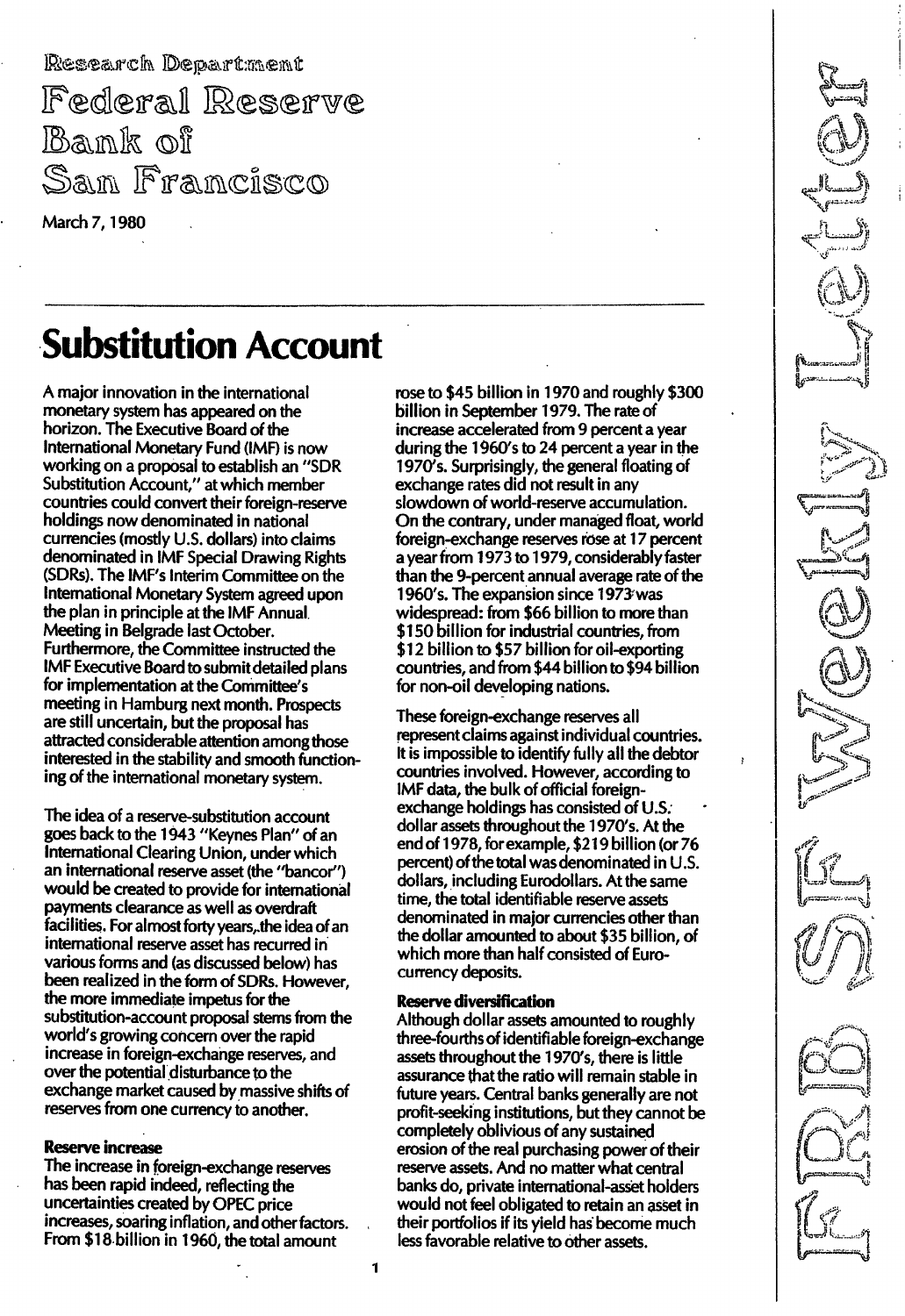Research Department

# Federal Reserve Bank of <u>San Francisco</u>

Opinions expressed in this newsletter do not necessarily reflect the views of the management of the Federal Reserve Bank of San Francisco, nor of the Board of Governors of the Federal Reserve System.

In this regard, the attractiveness of dollar holdings has deteriorated perceptibly over the last few years, as a result of accelerated inflation in the United States and a precipitous decline of the dollar against other major currencies. According to Morgan Guaranty's World Financial Markets (September 1979), when exchange-rate gain was added to interest yield, reserves held in U.s. dollars earned 7.4 percent annually between January 1975 and August 1979considerably less than the 1 2.6-percent return for the Japanese yen, 12.5 percent for gold, 1 1.8 percent for the Swiss franc, and 10.0 to 10.6 percent for the German mark, British pound and French franc. When adjustment was made for world inflation (in terms of world manufactured-goods prices) reserves held in U.S. dollars earned a negative 2.3 percent a year, compared to annual gains ranging between 0.1 percent (the British pound) to 2.4 percent (the japanese yen).

Past performance is not necessarily a reliable guide to future prognostication, but there may be some justification for the concerns expressed about the danger to the foreignexchange market of any massive reserve diversification out of the dollar, from either private or official portfolios. As stated above, these concerns have helped stimulate the movement to create an international asset that could be substituted for reserve holdings denominated in national currencies, in a manner that would completely short-circuit the foreign-exchange market.

### SDR-denominated asset

The balances in the proposed Substitution Account are intended to serve that purpose. They would be denominated in SDRs, but kept in a separate account from the IMF's SDR Account. Participating member countries could freely convert their foreignexchange holdings into the new asset issued by the Account without going through the foreign-exchange market.

The new assets would be denominated in SDRs, but would not themselves be SDRs. The latter were created on January 1, 1970, with an initial distribution to participants of an equivalent of \$3.5 billion, and additional \$3-billion equivalents were created and distributed on each of the following two New Year's Days. Each SDR is valued at the weighted-average value of 16 major currencies: the U.S. dollar (33 percent), the German mark (12.5 percent), the British pound (7.5 percent), etc. As a weighted average, the value of the SDR tends to be more stable than the constituent currencies.

An SDR credit-balance at the IMF can be used by a deficit country to purchase other participating countries' currencies, either by agreement with the latter countries or at the "designation" of the IMF as the Account Manager. Net users of the Account are under obligation to "reconstitute" the credit balance within a designated number of years. Finally, credit balances in the SDR Account pay an interest rate equivalent to 72 percent of a weighted average of the interest rates in five major national markets (the U.S., U.K., France, Germany, and japan), while debit balances are charged an interest rate equivalent to 80 percent of the weightedaverage rate. Because of the restrictions on its transferability, its lower interest yield, and reconstitution obligation, the SDR is generally considered to be a less desirable asset than, say, a dollar asset.

Since the proposed substitution of the SDR-denominated asset for dollar reserves would be entirely voluntary, the new asset must offer sufficiently attractive termsincluding interest yields, liquidity, transferability, and safety from exchange riskto make it competitive with existing assets denominated in national currencies. In other words, the new asset, though denominated in SDRs, must offer significantly more attractive terms than existing SDRs to achieve its intended purposes.

### Issues to be resolved

Liquidity and transferability. The present official foreign-exchange reserves are held in assets of varying maturities, and possess vary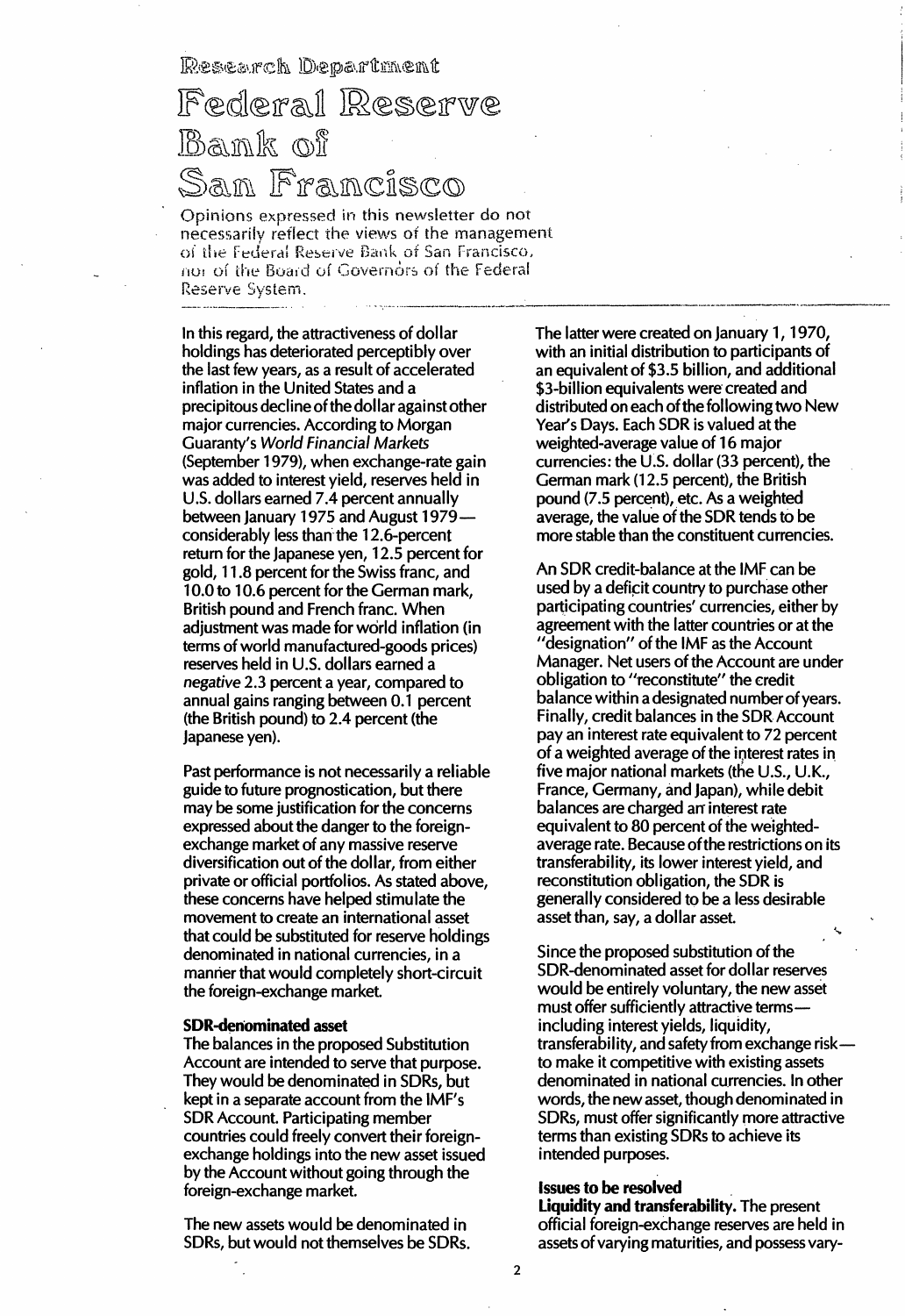ing degrees of liquidity and transferability. Given the wide range of choice, official assetholders can tailor their asset portfolios according to their individual preferences. Obviously, it would not be feasible for the new asset to compete with the entire spectrum of existing reserve assets. However, policymakers might be well-advised to decide which specific types of existing assets the new asset would substitute for. For instance, the new asset conceivably could provide a better long-term store of value than existing reserve assets, in which case the integrity of'capital value would be stressed more than its short-term liquidity. It might be both unrealistic and unnecessary to require the asset to possess both high liquidity and highly stable exchange value.

Exchange risk. If the store-of-value attribute of the new asset were to be its principal attraction, the Account must stand ready to assume at least a part of the exchange risk now borne by official reserve holders. If, for instance, dollar assets were converted into SOR-denominated assets in the Account, and subsequently the dollar depreciated against the SOR, the Account would suffer a paper loss even in the absence of any account withdrawals, and would suffer an actual loss in the event of liquidation. Who would then bear the loss? If all the participants were to bear the loss in proportion to their balances in the Account, their losses would be no less than they would have been if they had not converted their holdings into the new asset. Only if a non-participant—say, the U.S. or the IMF-were to share at least a portion of the loss, would the new asset confer greater exchange safety than existing dollar assets. But asking the IMF to share the cost would be tantamount to asking all IMF member nations-haves and have-nots alike-to share the cost of protecting the asset value of the haves. Also, asking the U.S. to share the cost would raise a question of political acceptability to the U.S. Congress.

Interest payment. How to balance exchangevalue safety against interest-rate attractiveness is a technical question that would

require careful analysis. Since an exchange guarantee would be equivalent to providing a forward cover, the interest-rate differentials between the new asset and existing assets might offer interesting opportunities of covered arbitage. Moreover, as past experience with SORs has shown, setting an appropriate interest rate is no mean task. Unattractive yields would keep asset-holders away, and excessively generous rates might threaten the Account's financial viability.

Size of account.To do any good, the size of the Account must be substantial relative to the size of existing official foreign-exchange holdings of more than \$300 billion. Other reserve-asset positions in 1979 were relatively small: the IMF General Resource Account totaled only \$9 billion, the SOR Account \$18 billion, the Agreement to Borrow \$9 billion, the Oil Facility Account \$4 billion, and the Supplementary Financing Facility \$10 billion. Would the proposed Substitution Account also be of limited size, or would it be open-ended on demand of the participants? Herein lies a dilemma. A small size would be no more than tokenism, . yielding little real benefit to the international monetary system; an open-ended account would mean exposing the U.S. or the IMF to the possibility of incurring substantial costs in providing for exchange risk-a proposition of dubious political acceptability.

Altogether, the Substitution Account is a bold, ambitious plan to tackle a potentially serious international financial problem. The IMF staff is now working intensively to have the plan ready for submission to the IMF Interim Committee on April 25.Several issues remain to be resolved, and how they are resolved will determine the plan's feasibility and usefulness. Financial experts everywhere will be watching with interest what kind of a proposal, if any, will emerge from the Interim Committee's meeting.

Hang-Sheng Cheng



3